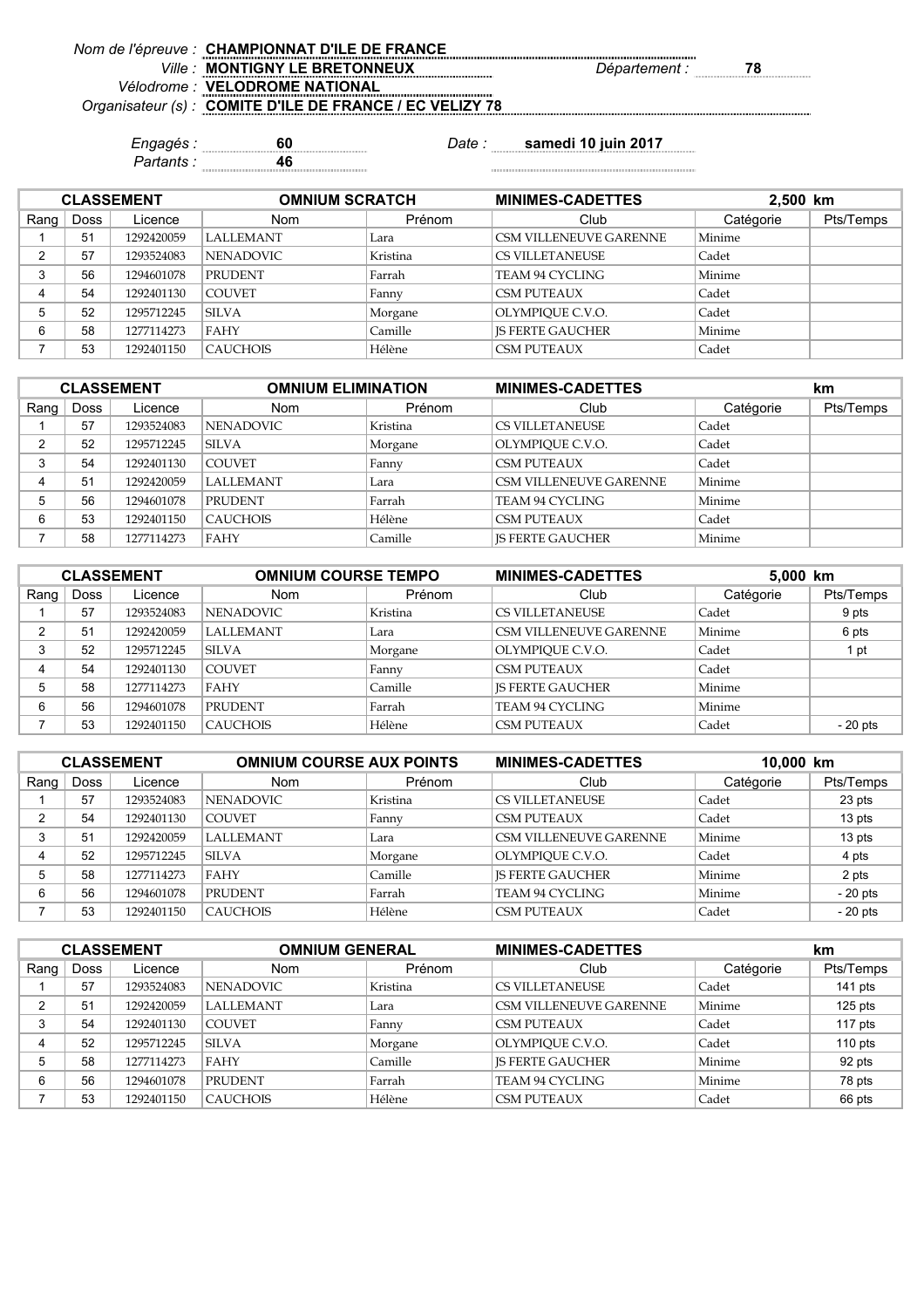| <b>CLASSEMENT</b> |             |            | <b>OMNIUM SCRATCH</b> |           | <b>MINIMES</b>               | 2,500 km  |           |
|-------------------|-------------|------------|-----------------------|-----------|------------------------------|-----------|-----------|
| Rang              | <b>Doss</b> | Licence    | <b>Nom</b>            | Prénom    | Club                         | Catégorie | Pts/Temps |
|                   | 44          | 1278235527 | <b>LAIRE</b>          | Célio     | VC MONTIGNY BRETONNEUX       | Minime    |           |
| 2                 | 50          | 1295714236 | <b>SELLIER</b>        | Mathis    | PARISIS A.C. 95              | Minime    |           |
| 3                 | 46          | 1293515073 | <b>KANDISSOUNON</b>   | Arthur    | <b>EC AULNAY</b>             | Minime    |           |
| 4                 | 43          | 1278235565 | <b>DUPONT</b>         | Alixan    | VC MONTIGNY BRETONNEUX       | Minime    |           |
| 5                 | 40          | 1278210107 | <b>GRIGNON</b>        | Alexandre | <b>ROUE D'OR CONFLANAISE</b> | Minime    |           |
| 6                 | 47          | 1293515075 | LINVAL                | Florian   | <b>EC AULNAY</b>             | Minime    |           |
|                   | 41          | 1278210119 | <b>ORDON</b>          | Nahil     | <b>ROUE D'OR CONFLANAISE</b> | Minime    |           |
| 8                 | 48          | 1291307203 | <b>GOUSSOT</b>        | Cyprien   | <b>EC MONTGERON VIGNEUX</b>  | Minime    |           |
| 9                 | 42          | 1278210120 | <b>ORDON</b>          | Yanis     | <b>ROUE D'OR CONFLANAISE</b> | Minime    |           |
| 10                | 49          | 1295714363 | <b>COUTIF</b>         | Léo       | PARISIS A.C. 95              | Minime    |           |
| 11                | 45          | 1293515003 | <b>CORBEL</b>         | Paul      | <b>EC AULNAY</b>             | Minime    |           |

|                |      | <b>CLASSEMENT</b> | <b>OMNIUM ELIMINATION</b> |           | <b>MINIMES</b>               |           | km.       |
|----------------|------|-------------------|---------------------------|-----------|------------------------------|-----------|-----------|
| Rang           | Doss | Licence           | <b>Nom</b>                | Prénom    | Club                         | Catégorie | Pts/Temps |
|                | 50   | 1295714236        | <b>SELLIER</b>            | Mathis    | PARISIS A.C. 95              | Minime    |           |
| $\overline{2}$ | 46   | 1293515073        | <b>KANDISSOUNON</b>       | Arthur    | <b>EC AULNAY</b>             | Minime    |           |
| 3              | 44   | 1278235527        | <b>LAIRE</b>              | Célio     | VC MONTIGNY BRETONNEUX       | Minime    |           |
| 4              | 40   | 1278210107        | <b>GRIGNON</b>            | Alexandre | <b>ROUE D'OR CONFLANAISE</b> | Minime    |           |
| 5              | 42   | 1278210120        | <b>ORDON</b>              | Yanis     | <b>ROUE D'OR CONFLANAISE</b> | Minime    |           |
| 6              | 47   | 1293515075        | LINVAL                    | Florian   | <b>EC AULNAY</b>             | Minime    |           |
|                | 43   | 1278235565        | <b>DUPONT</b>             | Alixan    | VC MONTIGNY BRETONNEUX       | Minime    |           |
| 8              | 48   | 1291307203        | <b>GOUSSOT</b>            | Cyprien   | <b>EC MONTGERON VIGNEUX</b>  | Minime    |           |
| 9              | 41   | 1278210119        | <b>ORDON</b>              | Nahil     | <b>ROUE D'OR CONFLANAISE</b> | Minime    |           |
| 10             | 49   | 1295714363        | <b>COUTIF</b>             | Léo       | PARISIS A.C. 95              | Minime    |           |
| 11             | 45   | 1293515003        | <b>CORBEL</b>             | Paul      | <b>EC AULNAY</b>             | Minime    |           |

| <b>CLASSEMENT</b> |             |            | <b>OMNIUM COURSE TEMPO</b> |           | <b>MINIMES</b>              | 2,500 km  |           |
|-------------------|-------------|------------|----------------------------|-----------|-----------------------------|-----------|-----------|
| Rang              | <b>Doss</b> | Licence    | Nom                        | Prénom    | Club                        | Catégorie | Pts/Temps |
|                   | 49          | 1295714363 | <b>COUTIF</b>              | Léo       | PARISIS A.C. 95             | Minime    | 3 pts     |
| 2                 | 50          | 1295714236 | <b>SELLIER</b>             | Mathis    | PARISIS A.C. 95             | Minime    | 2 pts     |
| 3                 | 46          | 1293515073 | <b>KANDISSOUNON</b>        | Arthur    | <b>EC AULNAY</b>            | Minime    | 1 pt      |
| 4                 | 44          | 1278235527 | <b>LAIRE</b>               | Célio     | VC MONTIGNY BRETONNEUX      | Minime    |           |
| 5                 | 40          | 1278210107 | <b>GRIGNON</b>             | Alexandre | ROUE D'OR CONFLANAISE       | Minime    |           |
| 6                 | 48          | 1291307203 | <b>GOUSSOT</b>             | Cyprien   | <b>EC MONTGERON VIGNEUX</b> | Minime    |           |
|                   | 47          | 1293515075 | LINVAL                     | Florian   | <b>EC AULNAY</b>            | Minime    |           |
| 8                 | 41          | 1278210119 | <b>ORDON</b>               | Nahil     | ROUE D'OR CONFLANAISE       | Minime    |           |
| 9                 | 43          | 1278235565 | <b>DUPONT</b>              | Alixan    | VC MONTIGNY BRETONNEUX      | Minime    |           |
| 10                | 45          | 1293515003 | CORBEL                     | Paul      | <b>EC AULNAY</b>            | Minime    |           |
| 11                | 42          | 1278210120 | <b>ORDON</b>               | Yanis     | ROUE D'OR CONFLANAISE       | Minime    |           |

| <b>CLASSEMENT</b> |             |            | <b>OMNIUM COURSE AUX POINTS</b> |           | <b>MINIMES</b>               | 10,000 km |           |
|-------------------|-------------|------------|---------------------------------|-----------|------------------------------|-----------|-----------|
| Rang              | <b>Doss</b> | Licence    | <b>Nom</b>                      | Prénom    | Club                         | Catégorie | Pts/Temps |
|                   | 50          | 1295714236 | <b>SELLIER</b>                  | Mathis    | PARISIS A.C. 95              | Minime    | 18 pts    |
| 2                 | 46          | 1293515073 | <b>KANDISSOUNON</b>             | Arthur    | <b>EC AULNAY</b>             | Minime    | 11 pts    |
| 3                 | 41          | 1278210119 | <b>ORDON</b>                    | Nahil     | <b>ROUE D'OR CONFLANAISE</b> | Minime    | 10 pts    |
| 4                 | 44          | 1278235527 | <b>LAIRE</b>                    | Célio     | VC MONTIGNY BRETONNEUX       | Minime    | 6 pts     |
| 5                 | 42          | 1278210120 | <b>ORDON</b>                    | Yanis     | ROUE D'OR CONFLANAISE        | Minime    | 5 pts     |
| 6                 | 43          | 1278235565 | <b>DUPONT</b>                   | Alixan    | VC MONTIGNY BRETONNEUX       | Minime    | 3 pts     |
|                   | 40          | 1278210107 | <b>GRIGNON</b>                  | Alexandre | <b>ROUE D'OR CONFLANAISE</b> | Minime    | 2 pts     |
| 8                 | 47          | 1293515075 | <b>LINVAL</b>                   | Florian   | <b>EC AULNAY</b>             | Minime    |           |
| 9                 | 48          | 1291307203 | <b>GOUSSOT</b>                  | Cyprien   | <b>EC MONTGERON VIGNEUX</b>  | Minime    |           |
| 10                | 49          | 1295714363 | <b>COUTIF</b>                   | Léo       | PARISIS A.C. 95              | Minime    |           |
| 11                | 45          | 1293515003 | <b>CORBEL</b>                   | Paul      | <b>EC AULNAY</b>             | Minime    | $-20$ pts |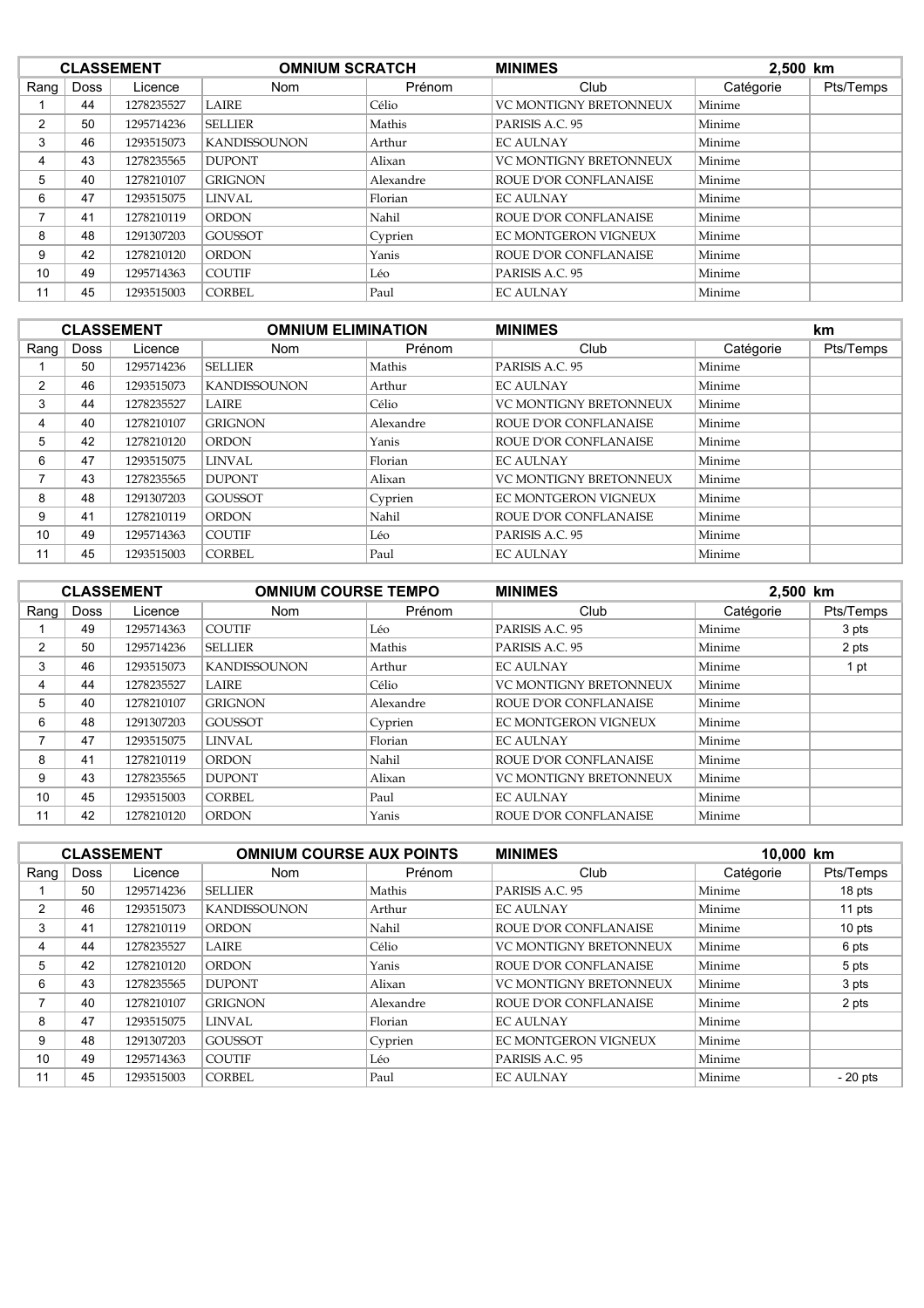|      |             | <b>CLASSEMENT</b> | <b>OMNIUM GENERAL</b> |           | <b>MINIMES</b>                |           | km        |
|------|-------------|-------------------|-----------------------|-----------|-------------------------------|-----------|-----------|
| Rang | <b>Doss</b> | Licence           | <b>Nom</b>            | Prénom    | Club                          | Catégorie | Pts/Temps |
|      | 50          | 1295714236        | <b>SELLIER</b>        | Mathis    | PARISIS A.C. 95               | Minime    | $134$ pts |
| 2    | 46          | 1293515073        | <b>KANDISSOUNON</b>   | Arthur    | <b>EC AULNAY</b>              | Minime    | $121$ pts |
| 3    | 44          | 1278235527        | LAIRE                 | Célio     | <b>VC MONTIGNY BRETONNEUX</b> | Minime    | $116$ pts |
| 4    | 40          | 1278210107        | <b>GRIGNON</b>        | Alexandre | <b>ROUE D'OR CONFLANAISE</b>  | Minime    | $100$ pts |
| 5    | 43          | 1278235565        | <b>DUPONT</b>         | Alixan    | <b>VC MONTIGNY BRETONNEUX</b> | Minime    | 89 pts    |
| 6    | 41          | 1278210119        | <b>ORDON</b>          | Nahil     | ROUE D'OR CONFLANAISE         | Minime    | 88 pts    |
|      | 47          | 1293515075        | <b>LINVAL</b>         | Florian   | <b>EC AULNAY</b>              | Minime    | 88 pts    |
| 8    | 49          | 1295714363        | <b>COUTIF</b>         | Léo       | PARISIS A.C. 95               | Minime    | 84 pts    |
| 9    | 48          | 1291307203        | <b>GOUSSOT</b>        | Cyprien   | EC MONTGERON VIGNEUX          | Minime    | 82 pts    |
| 10   | 42          | 1278210120        | <b>ORDON</b>          | Yanis     | <b>ROUE D'OR CONFLANAISE</b>  | Minime    | 81 pts    |
| 11   | 45          | 1293515003        | <b>CORBEL</b>         | Paul      | <b>EC AULNAY</b>              | Minime    | 42 pts    |

| <b>CLASSEMENT</b> |      |            | <b>OMNIUM SCRATCH</b> |                | <b>CADETS</b>              | 5,000 km  |           |
|-------------------|------|------------|-----------------------|----------------|----------------------------|-----------|-----------|
| Rang              | Doss | Licence    | <b>Nom</b>            | Prénom         | Club                       | Catégorie | Pts/Temps |
|                   | 37   | 1292411267 | <b>PENHOET</b>        | Paul           | <b>CSM CLAMART</b>         | Cadet     |           |
| $\overline{2}$    | 34   | 1295714231 | <b>DUJARDIN</b>       | <b>Julien</b>  | PARISIS A.C. 95            | Cadet     |           |
| 3                 | 30   | 1294604222 | PELLEGRIN             | Thomas         | <b>US CRETEIL</b>          | Cadet     |           |
| 4                 | 29   | 1278235320 | <b>LOUVRIER</b>       | Erwan          | VC MONTIGNY BRETONNEUX     | Cadet     |           |
| 5                 | 35   | 1295714200 | <b>LABICHE</b>        | Kilian         | PARISIS A.C. 95            | Cadet     |           |
| 6                 | 38   | 1291311047 | <b>HOUDOUIN</b>       | Tristan        | <b>VC ETAMPES</b>          | Cadet     |           |
|                   | 33   | 1295708211 | <b>OLLIVIER</b>       | Clément        | ARGENTEUIL VAL DE SEINE 95 | Cadet     |           |
| 8                 | 28   | 1275024135 | <b>MIOMANDRE</b>      | Estéban        | <b>US METRO TRANSPORTS</b> | Cadet     |           |
| 9                 | 32   | 1294601069 | <b>SAMBA</b>          | Andrew         | TEAM 94 CYCLING            | Cadet     |           |
| 10                | 36   | 1292411373 | <b>LEGRAND</b>        | Axel           | <b>CSM CLAMART</b>         | Cadet     |           |
| 11                | 31   | 1294601171 | <b>PROSPER</b>        | <b>Nicolas</b> | <b>TEAM 94 CYCLING</b>     | Cadet     |           |

|      |             | <b>CLASSEMENT</b> | <b>OMNIUM ELIMINATION</b> |                | <b>CADETS</b>              |           | <b>km</b> |
|------|-------------|-------------------|---------------------------|----------------|----------------------------|-----------|-----------|
| Rang | <b>Doss</b> | Licence           | <b>Nom</b>                | Prénom         | Club                       | Catégorie | Pts/Temps |
|      | 37          | 1292411267        | <b>PENHOET</b>            | Paul           | <b>CSM CLAMART</b>         | Cadet     |           |
| 2    | 34          | 1295714231        | <b>DUJARDIN</b>           | <b>Julien</b>  | PARISIS A.C. 95            | Cadet     |           |
| 3    | 29          | 1278235320        | <b>LOUVRIER</b>           | Erwan          | VC MONTIGNY BRETONNEUX     | Cadet     |           |
| 4    | 30          | 1294604222        | PELLEGRIN                 | Thomas         | <b>US CRETEIL</b>          | Cadet     |           |
| 5    | 35          | 1295714200        | <b>LABICHE</b>            | Kilian         | PARISIS A.C. 95            | Cadet     |           |
| 6    | 28          | 1275024135        | <b>MIOMANDRE</b>          | Estéban        | <b>US METRO TRANSPORTS</b> | Cadet     |           |
| 7    | 38          | 1291311047        | <b>HOUDOUIN</b>           | Tristan        | <b>VC ETAMPES</b>          | Cadet     |           |
| 8    | 32          | 1294601069        | <b>SAMBA</b>              | Andrew         | <b>TEAM 94 CYCLING</b>     | Cadet     |           |
| 9    | 31          | 1294601171        | <b>PROSPER</b>            | <b>Nicolas</b> | TEAM 94 CYCLING            | Cadet     |           |
| 10   | 36          | 1292411373        | <b>LEGRAND</b>            | Axel           | <b>CSM CLAMART</b>         | Cadet     |           |
| 11   | 33          | 1295708211        | <b>OLLIVIER</b>           | Clément        | ARGENTEUIL VAL DE SEINE 95 | Cadet     |           |

| <b>CLASSEMENT</b> |             |            | <b>OMNIUM COURSE TEMPO</b> |                | <b>CADETS</b>              | 5,000 km  |           |
|-------------------|-------------|------------|----------------------------|----------------|----------------------------|-----------|-----------|
| Rang $ $          | <b>Doss</b> | Licence    | <b>Nom</b>                 | Prénom         | Club                       | Catégorie | Pts/Temps |
|                   | 37          | 1292411267 | <b>PENHOET</b>             | Paul           | <b>CSM CLAMART</b>         | Cadet     | 5 pts     |
| 2                 | 34          | 1295714231 | <b>DUJARDIN</b>            | <b>Iulien</b>  | PARISIS A.C. 95            | Cadet     | 4 pts     |
| 3                 | 38          | 1291311047 | <b>HOUDOUIN</b>            | Tristan        | <b>VC ETAMPES</b>          | Cadet     | 3 pts     |
| 4                 | 30          | 1294604222 | PELLEGRIN                  | Thomas         | <b>US CRETEIL</b>          | Cadet     | 1 pt      |
| 5                 | 28          | 1275024135 | <b>MIOMANDRE</b>           | Estéban        | <b>US METRO TRANSPORTS</b> | Cadet     | 1 pt      |
| 6                 | 36          | 1292411373 | <b>LEGRAND</b>             | Axel           | CSM CLAMART                | Cadet     | 1 pt      |
|                   | 32          | 1294601069 | <b>SAMBA</b>               | Andrew         | TEAM 94 CYCLING            | Cadet     |           |
| 8                 | 31          | 1294601171 | <b>PROSPER</b>             | <b>Nicolas</b> | TEAM 94 CYCLING            | Cadet     |           |
| 9                 | 29          | 1278235320 | <b>LOUVRIER</b>            | Erwan          | VC MONTIGNY BRETONNEUX     | Cadet     |           |
| 10                | 33          | 1295708211 | <b>OLLIVIER</b>            | Clément        | ARGENTEUIL VAL DE SEINE 95 | Cadet     |           |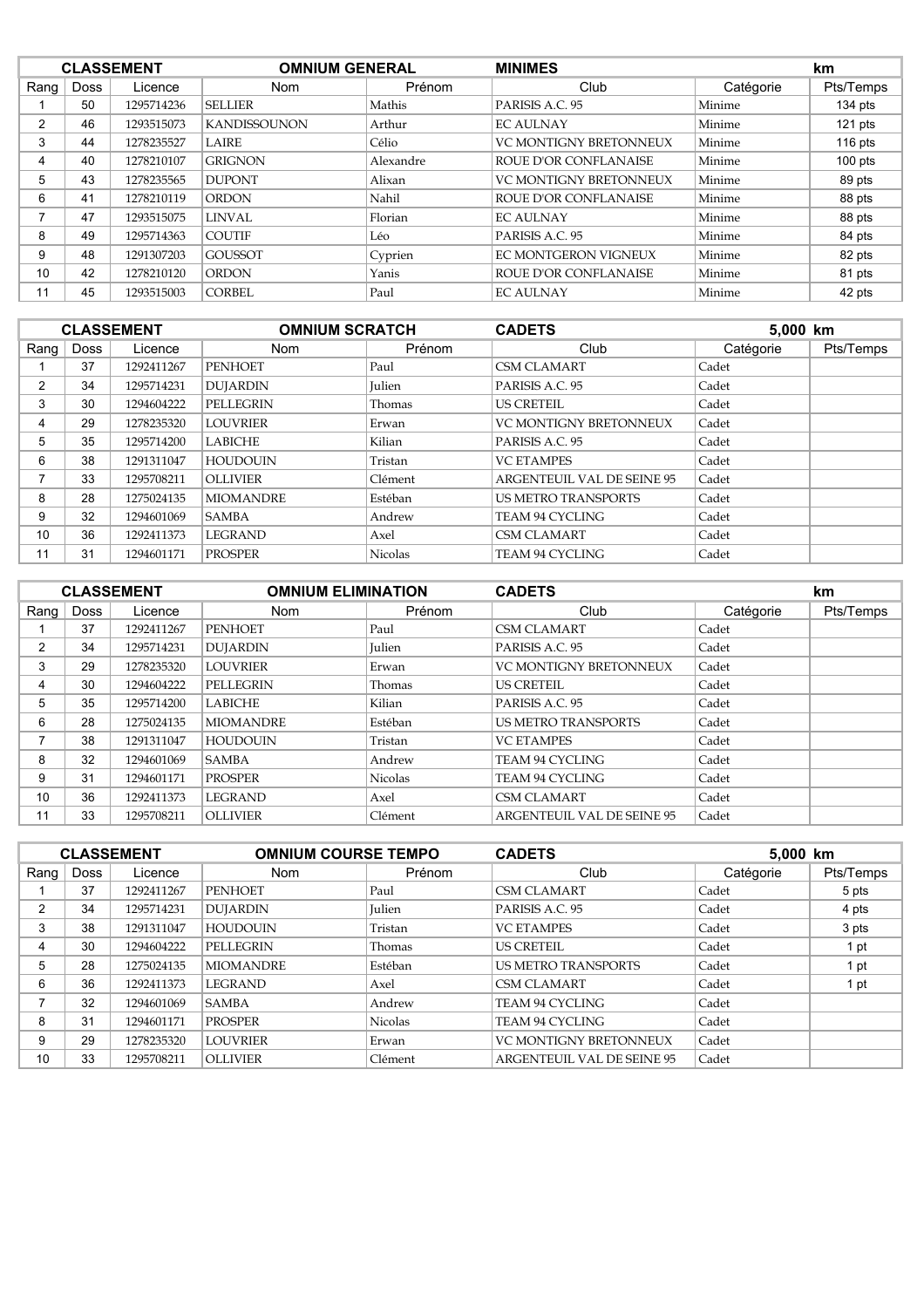|      |             | <b>CLASSEMENT</b> | <b>OMNIUM COURSE AUX POINTS</b> |                | <b>CADETS</b>              | 15,000 km |           |
|------|-------------|-------------------|---------------------------------|----------------|----------------------------|-----------|-----------|
| Rang | <b>Doss</b> | Licence           | <b>Nom</b>                      | Prénom         | Club                       | Catégorie | Pts/Temps |
|      | 37          | 1292411267        | <b>PENHOET</b>                  | Paul           | <b>CSM CLAMART</b>         | Cadet     | 21 pts    |
| 2    | 34          | 1295714231        | <b>DUIARDIN</b>                 | <b>Julien</b>  | PARISIS A.C. 95            | Cadet     | 16 pts    |
| 3    | 29          | 1278235320        | <b>LOUVRIER</b>                 | Erwan          | VC MONTIGNY BRETONNEUX     | Cadet     | 14 pts    |
| 4    | 32          | 1294601069        | <b>SAMBA</b>                    | Andrew         | TEAM 94 CYCLING            | Cadet     | 13 pts    |
| 5    | 38          | 1291311047        | <b>HOUDOUIN</b>                 | Tristan        | <b>VC ETAMPES</b>          | Cadet     | 6 pts     |
| 6    | 30          | 1294604222        | PELLEGRIN                       | Thomas         | <b>US CRETEIL</b>          | Cadet     | 3 pts     |
|      | 36          | 1292411373        | <b>LEGRAND</b>                  | Axel           | <b>CSM CLAMART</b>         | Cadet     | 3 pts     |
| 8    | 31          | 1294601171        | <b>PROSPER</b>                  | <b>Nicolas</b> | TEAM 94 CYCLING            | Cadet     | 1 pt      |
| 9    | 33          | 1295708211        | <b>OLLIVIER</b>                 | Clément        | ARGENTEUIL VAL DE SEINE 95 | Cadet     |           |
| 10   | 28          | 1275024135        | <b>MIOMANDRE</b>                | Estéban        | <b>US METRO TRANSPORTS</b> | Cadet     |           |

|                |             | <b>CLASSEMENT</b> | <b>OMNIUM GENERAL</b> |                | <b>CADETS</b>                 |           | km        |
|----------------|-------------|-------------------|-----------------------|----------------|-------------------------------|-----------|-----------|
| Rang           | <b>Doss</b> | Licence           | <b>Nom</b>            | Prénom         | Club                          | Catégorie | Pts/Temps |
|                | 37          | 1292411267        | <b>PENHOET</b>        | Paul           | <b>CSM CLAMART</b>            | Cadet     | 141 pts   |
| $\overline{2}$ | 34          | 1295714231        | <b>DUJARDIN</b>       | <b>Julien</b>  | PARISIS A.C. 95               | Cadet     | 130 ptts  |
| 3              | 29          | 1278235320        | <b>LOUVRIER</b>       | Erwan          | <b>VC MONTIGNY BRETONNEUX</b> | Cadet     | $108$ pts |
| 4              | 30          | 1294604222        | <b>PELLEGRIN</b>      | Thomas         | <b>US CRETEIL</b>             | Cadet     | $107$ pts |
| 5              | 38          | 1291311047        | <b>HOUDOUIN</b>       | Tristan        | <b>VC ETAMPES</b>             | Cadet     | $100$ pts |
| 6              | 32          | 1294601069        | SAMBA                 | Andrew         | <b>TEAM 94 CYCLING</b>        | Cadet     | 91 pts    |
| ⇁              | 28          | 1275024135        | <b>MIOMANDRE</b>      | Estéban        | <b>US METRO TRANSPORTS</b>    | Cadet     | 88 pts    |
| 8              | 36          | 1292411373        | <b>LEGRAND</b>        | Axel           | <b>CSM CLAMART</b>            | Cadet     | 77 pts    |
| 9              | 31          | 1294601171        | <b>PROSPER</b>        | <b>Nicolas</b> | <b>TEAM 94 CYCLING</b>        | Cadet     | 71 pts    |
| 10             | 33          | 1295708211        | <b>OLLIVIER</b>       | Clément        | ARGENTEUIL VAL DE SEINE 95    | Cadet     | 70 pts    |

|                |                | <b>CLASSEMENT</b> | <b>OMNIUM SCRATCH</b> |                 | <b>SENIORS-JUNIORS</b>     | 7,500 km       |           |
|----------------|----------------|-------------------|-----------------------|-----------------|----------------------------|----------------|-----------|
| Rang           | <b>Doss</b>    | Licence           | <b>Nom</b>            | Prénom          | Club                       | Catégorie      | Pts/Temps |
|                | 27             | 1295714046        | <b>SELLIER</b>        | Valentin        | PARISIS A.C. 95            | Junior         |           |
| $\overline{2}$ | 23             | 1294601002        | <b>LAMAILLE</b>       | Christopher     | TEAM 94 CYCLING            | Junior         |           |
| 3              | 8              | 1292408140        | <b>MAITRE</b>         | Cyril           | A. C. B. B.                | 2ème Catégorie |           |
| 4              |                | 1295712189        | <b>BILLON</b>         | Alexandre       | OLYMPIQUE C.V.O.           | 1ère Catégorie |           |
| 5              | 18             | 1291307065        | <b>TARDIF</b>         | Aurélien        | EC MONTGERON VIGNEUX       | Junior         |           |
| 6              |                | 1293510033        | <b>BACON</b>          | Thomas          | <b>VCA DU BOURGET</b>      | 1ère Catégorie |           |
| 7              | 60             | 1295708459        | <b>HUMBERT</b>        | Igor            | ARGENTEUIL VAL DE SEINE 95 | Junior         |           |
| 8              | 24             | 1294601187        | MAHE                  | Thomas          | TEAM 94 CYCLING            | Junior         |           |
| 9              | 21             | 1294601193        | <b>GRONDIN</b>        | Donavan Vincent | TEAM 94 CYCLING            | Junior         |           |
| 10             | $\overline{2}$ | 1293510140        | <b>RIEBEL</b>         | Mathieu         | VCA DU BOURGET             | 1ère Catégorie |           |
| 11             | 10             | 1291311181        | LAUR                  | Christophe      | <b>VC ETAMPES</b>          | 3ème Catégorie |           |
| 12             | 25             | 3297074039        | <b>METELLUS</b>       | Charles André   | TEAM 94 CYCLING            | Junior         |           |
| 13             | 22             | 1294601183        | <b>HOARAU</b>         | Florian         | TEAM 94 CYCLING            | Junior         |           |
| 14             | 16             | 1278235489        | <b>SOISSONS</b>       | Alexis          | VC MONTIGNY BRETONNEUX     | Junior         |           |
| 15             | 17             | 1291307031        | <b>GREGOIRE</b>       | Tom             | EC MONTGERON VIGNEUX       | Junior         |           |
| 16             | 59             | 1295708196        | <b>LUXEUIL</b>        | Quentin         | ARGENTEUIL VAL DE SEINE 95 | Junior         |           |
| 17             | 15             | 1278235139        | <b>FORGET</b>         | Ouentin         | VC MONTIGNY BRETONNEUX     | Junior         |           |

|                |                | <b>CLASSEMENT</b> | <b>OMNIUM ELIMINATION</b> |                 | <b>SENIORS-JUNIORS</b>            |                | km.       |
|----------------|----------------|-------------------|---------------------------|-----------------|-----------------------------------|----------------|-----------|
| Rang           | Doss           | Licence           | <b>Nom</b>                | Prénom          | Club                              | Catégorie      | Pts/Temps |
|                | 27             | 1295714046        | <b>SELLIER</b>            | Valentin        | PARISIS A.C. 95                   | Junior         |           |
| $\overline{2}$ | 23             | 1294601002        | <b>LAMAILLE</b>           | Christopher     | TEAM 94 CYCLING                   | Junior         |           |
| 3              | $\overline{7}$ | 1295712189        | <b>BILLON</b>             | Alexandre       | OLYMPIQUE C.V.O.                  | 1ère Catégorie |           |
| 4              | 8              | 1292408140        | <b>MAITRE</b>             | Cyril           | A. C. B. B.                       | 2ème Catégorie |           |
| 5              | 21             | 1294601193        | <b>GRONDIN</b>            | Donavan Vincent | TEAM 94 CYCLING                   | Junior         |           |
| 6              | 17             | 1291307031        | <b>GREGOIRE</b>           | Tom             | EC MONTGERON VIGNEUX              | Junior         |           |
| $\overline{7}$ | 10             | 1291311181        | LAUR                      | Christophe      | <b>VC ETAMPES</b>                 | 3ème Catégorie |           |
| 8              | 60             | 1295708459        | <b>HUMBERT</b>            | Igor            | <b>ARGENTEUIL VAL DE SEINE 95</b> | Junior         |           |
| 9              | $\overline{2}$ | 1293510140        | <b>RIEBEL</b>             | Mathieu         | <b>VCA DU BOURGET</b>             | 1ère Catégorie |           |
| 10             | 18             | 1291307065        | <b>TARDIF</b>             | Aurélien        | EC MONTGERON VIGNEUX              | Junior         |           |
| 11             | 24             | 1294601187        | <b>MAHE</b>               | Thomas          | <b>TEAM 94 CYCLING</b>            | Junior         |           |
| 12             |                | 1293510033        | <b>BACON</b>              | Thomas          | VCA DU BOURGET                    | 1ère Catégorie |           |
| 13             | 25             | 3297074039        | <b>METELLUS</b>           | Charles André   | TEAM 94 CYCLING                   | Junior         |           |
| 14             | 15             | 1278235139        | <b>FORGET</b>             | Ouentin         | VC MONTIGNY BRETONNEUX            | Junior         |           |
| 15             | 59             | 1295708196        | <b>LUXEUIL</b>            | Ouentin         | ARGENTEUIL VAL DE SEINE 95        | Junior         |           |
| 16             | 22             | 1294601183        | <b>HOARAU</b>             | Florian         | TEAM 94 CYCLING                   | Junior         |           |